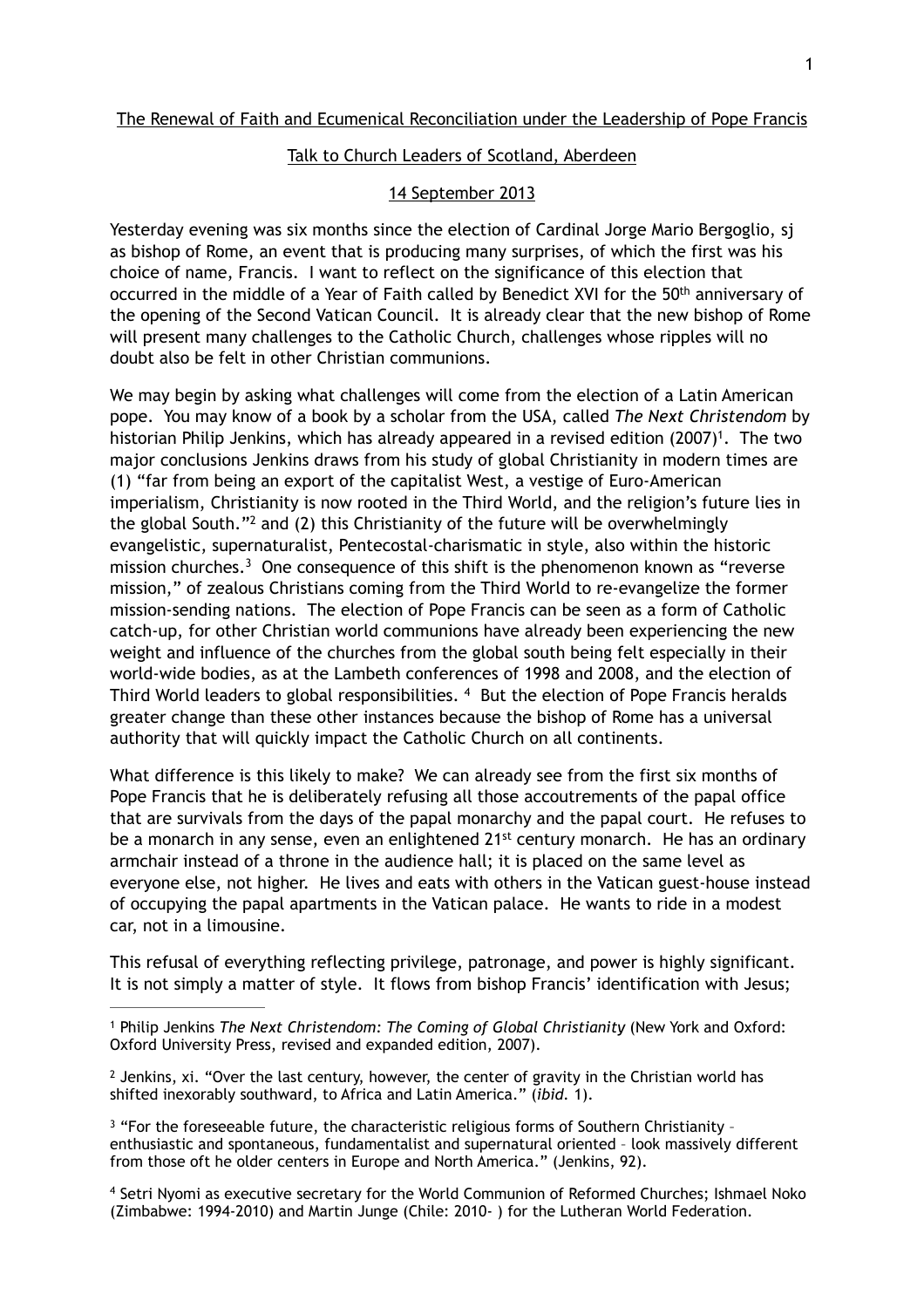all he wants to be is a Christian, and a Christian leader. A Latin American, even one with Italian roots, sees the European cultural heritage differently from a European. This difference shows up immediately in the approach of Pope Francis to the New Evangelization, launched by John Paul II and further developed by Benedict XVI. Both these popes were deeply troubled by the secularization of Europe, and the distancing of Europe from its Christian roots. This concern featured prominently in their promotion of the New Evangelization. Pope Benedict has reflected deeply on the clash between Christianity and secularism, giving one of his most important addresses on the relations between faith-based and secular worldviews to the Houses of Parliament in Westminster in 2010. Francis is less focused on the problems arising from secularization, and is simply wanting to preach the gospel, especially to the poor and marginalized. The difference is not that Francis is strongly Christocentric. Benedict was remarkably Christocentric, very evident in his succinct weekly catecheses. The differences are more between the cast of mind of a European professor of theology and the heart of a Latin American pastor, both men of prayer.

Francis preaches in a personally challenging way with vivid images and phrases. Most of the time, he speaks simply of Jesus, rather than Christ or Our Lord. He can sound very Evangelical. And here we touch another remarkable aspect of this man. Latin America has seen a vast explosion of Pentecostal – charismatic forms of Christian faith that have made real inroads into the Catholic population. As a result, Catholic – Evangelical relations across Latin America were generally poor, with Catholic leaders typically seeing the Pentecostals as "sects" and financed from North America. Detailed studies have shown that this is not true. The fastest-growing Pentecostal groups in Latin America are largely indigenous. But the one Cardinal in Latin America who had developed positive relationships with Evangelical and Pentecostal leaders is Cardinal Bergoglio. I was told in Buenos Aires by a Pentecostal leader that a group of them prayed with the Cardinal each month over a period of ten years. "His election has been an answer to our prayers," said Norberto Saracco, rector of Buenos Aires's FIET seminary and co-leader of the capital city's Council of Pastors. "Bergoglio is a man of God. He is passionate for the unity of the Church -but not just at the institutional level. His priority is unity at the level of the people." $5$ 

Here I want to identify a major challenge that arises from this encounter of Evangelical evangelism and the Catholic sense of Church. Francis is following John Paul II and Benedict XVI in calling Catholics to personal conversion and a personal relationship with Jesus Christ. George Weigel, the American Catholic commentator and biographer of John Paul II, is arguing that through Vatican Two and the recent Popes the Holy Spirit is producing an Evangelical Catholicism (the title of his recent book). Weigel is at pains, too much pain, to clarify that this is not importing anything from the Evangelical Protestant world – indeed the great weakness of his book is its failure to grapple with the ecumenical challenge – so why do I cite it? Because for Weigel the first characteristic of Evangelical Catholicism is "friendship with the Lord Jesus Christ."<sup>6</sup> The sixth characteristic: "Evangelical Catholicism is a biblically centered form of Catholic life that reads the Bible as the Word of God for the salvation of souls."<sup>7</sup> Each person has to be brought to a personal acceptance of Jesus as Saviour and Son of God. Now the challenge is how this relates to the Catholic insistence

<sup>&</sup>lt;sup>5</sup> Reported in *Christianity Today*.

*Op.cit*., 56. 6

*Ibid.,* 74. The tenth and last is "Evangelical Catholicism awaits with eager anticipation the coming of the Lord Jesus in glory, and until that time, Evangelical Catholicism is ordered to mission – to the proclamation of the Gospel for the world's salvation." (*ibid.,* 85).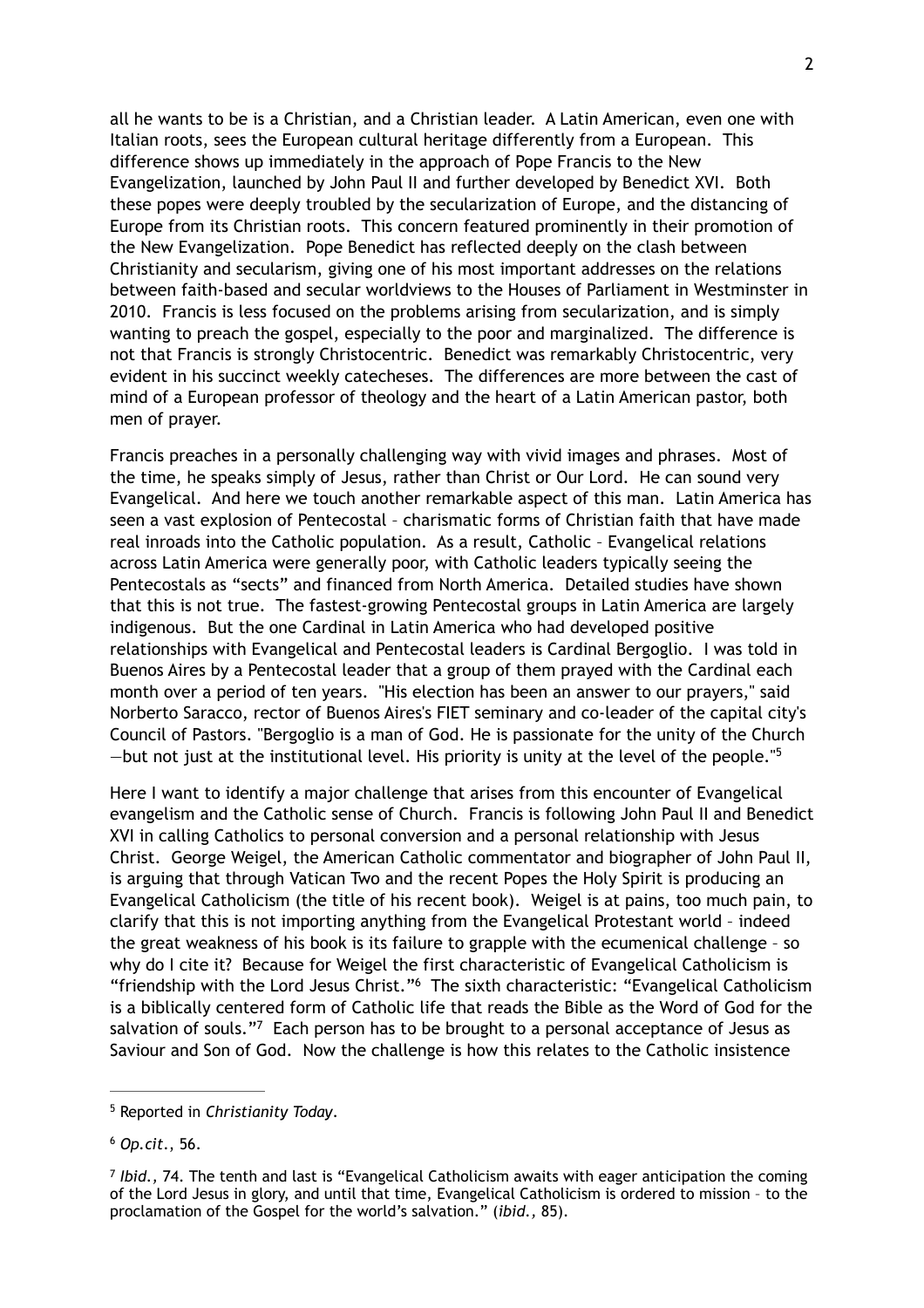that all faith is ecclesial faith. The new encyclical letter, *Lumen Fidei*, signed by Francis, but clearly for the most part the work of Benedict, has a section on faith as essentially ecclesial. Here we read: "apart from this body, outside this unity of the Church in Christ, outside this Church which  $-$  in the words of Romano Guardini  $-$  "is the bearer within history of the plenary gaze of Christ on the world" — faith loses its "measure"; it no longer finds its equilibrium, the space needed to sustain itself. Faith is necessarily ecclesial; it is professed from within the body of Christ as a concrete communion of believers."<sup>8</sup> This poses the question: how does the emphasis on the personal response of faith belong to an ecclesial understanding of Christian life?

One of the dangers we have to avoid here is that of ideology, of doctrine deteriorating into ideology. This happens when we keep asserting the "doctrine" and ignore all the evidence that does not fit neatly into the theory and its accompanying assumptions. The avoidance of ideological responses requires a close attention to contemporary facts, to what is actually happening. For Christian leaders, this attention requires a spiritual discernment: not just to see what is happening, but to ask what here is the work of the Holy Spirit. One consequence of globalization, particularly of modern means of travel and communication, is that in most parts of the world there is far more mixing than ever before. Any past ideal of young Catholics going to Catholic schools, having Catholic friends, never visiting a Protestant church, is often unrealistic today. As Catholic priests we were taught to think of such contacts as dangerous. But might this be ideological thinking? Could not the greater mixing be opportunity for enrichment? Yes, we have to understand that Christian faith is intrinsically ecclesial by its inner dynamism, but the way things work out in people's lives follow many patterns. Many young Catholics come to a faith conversion in free churches, especially Pentecostal and charismatic; some quickly become committed young Catholics, some join the church that impacted them, some return to the Catholic Church years later. The days when we could act to prevent such patterns are over. Two popular Evangelical-charismatic phenomena, Bible or discipleship training schools and Houses of Prayer with 24-7 prayer, are attracting many Catholics. The only answer to this is what Francis is doing: preaching and living the basic Gospel to the maximum.

This is an appropriate moment to mention another amazing contemporary phenomenon, the Alpha course. It is surely not simply coincidence that at almost the same time as Francis became bishop of Rome, Justin Welby became archbishop of Canterbury. I mention this here as archbishop Welby was a parishioner of Holy Trinity, Brompton, before entering theological college, and his call to ministry was influenced by Alpha. Apart from its numerical and geographical success, Alpha has managed to reach an extraordinary variety of Christian bodies from the new charismatic churches to the traditional Free churches, the Anglicans and the Catholics. 18 months ago I heard Nicky Gumbel give a talk, saying that in recent years the fastest growth of Alpha has been in the Catholic Church. At a leaders conference in London a couple of years ago, they had a substantial group of Catholic bishops from Latin America. He had recently returned from a visit to Rome, where he had meetings with several heads of Vatican departments, who he said were all strong supporters of Alpha. It is true that Gumbel has made strong efforts over the last 15 years to understand Catholic teaching and sensitivities, during which time HTB has built a strong relationship with Fr Raniero Cantalamessa.

While Alpha as a course has been developed for congregational or parish use with the assumption it will be led by the ordained priest or minister (often not true in its usage by Catholics), it is also used by some ecumenical groups. Because Alpha is evangelistic and

<sup>&</sup>lt;sup>8</sup> Lumen Fidei, 22.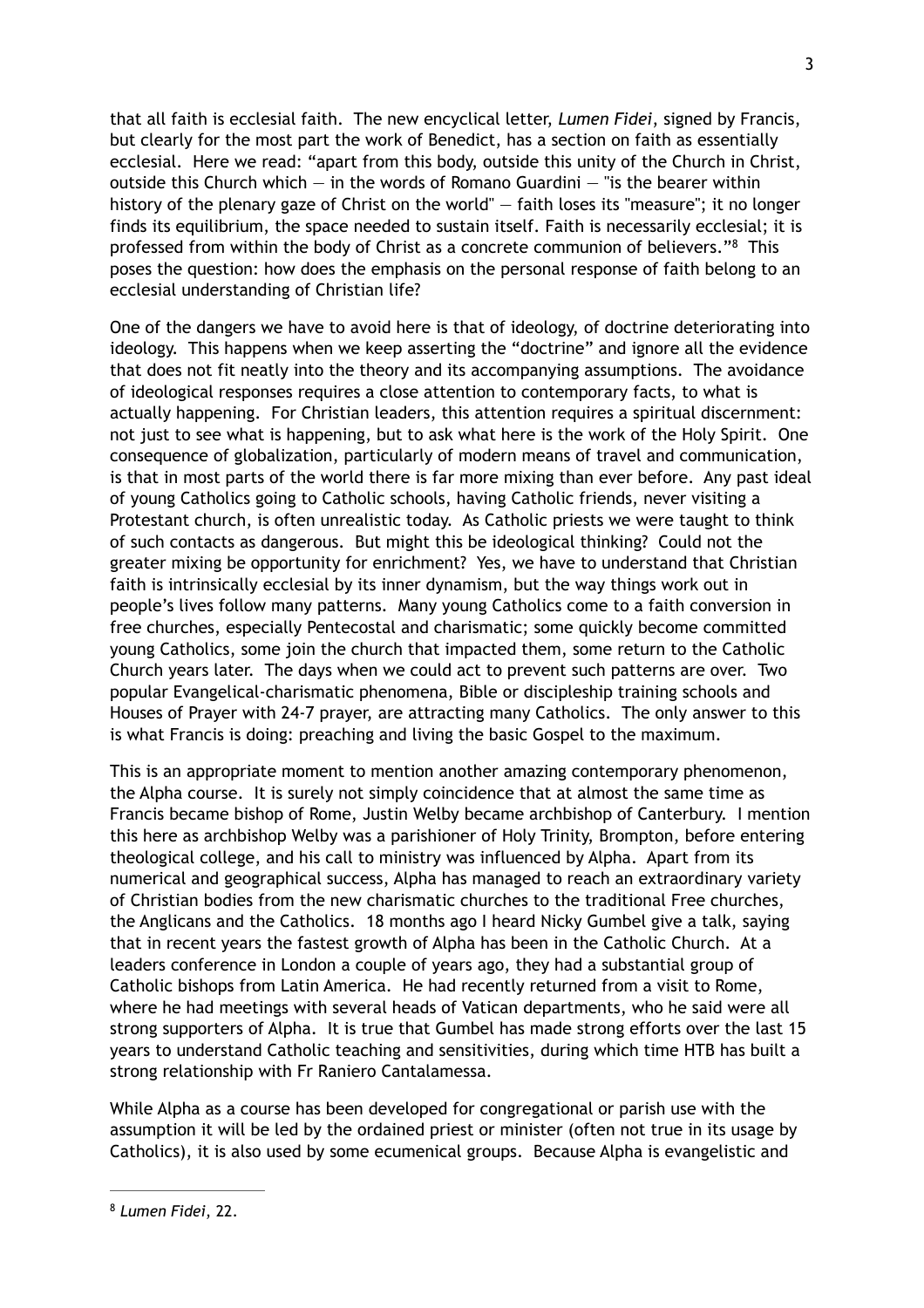expands above all by personal invitation many attending do not belong to the host congregation. In any case, the success of Alpha necessarily raises the issue of whether our differences belong more to the order of didache than to the basic kerygma. This is surely why Catholic leaders are able to commend an evangelistic course produced by Anglicans.

In the last few years there have been strenuous Catholic efforts to promote the New Evangelization. In fact, the term "evangelization" was rarely used in the documents of Vatican Two, where it typically referred to the work of missionaries on the mission field. The conciliar decision that necessitated new attention to evangelism and catechesis was the decision to restore the adult catechumenate. The resulting liturgical document known as the Rite of Christian Initiation for Adults spoke of three phases of initiation: evangelization, catechesis and mystagogy. Here we have a recognition that the adult process to faith and baptism begins with proclamation of the gospel and a conversion. Since then, the official terminology changed to initial proclamation, catechesis, and mystagogy, with the whole process now being called Evangelization. But in these documents, particularly in the General Directory for Catechesis (1997), it is made clear that the process begins with an initial proclamation of the good news of Jesus Christ aimed at eliciting an initial conversion. It is also clear that only those showing evidence of an initial conversion should be admitted to the catechumenate. My observation is that this is not well understood in the Catholic world, so that many priests are using RCIA as a way to interest people in the Catholic faith rather than preaching the Gospel to them. One of the most significant propositions coming from the last Synod of Bishops in Rome was Proposition no 9 on The New Evangelization and Initial Proclamation, "that guidelines of the initial proclamation of the kerygma be written."

What is the basic kerygma or good news? It is fundamentally the proclamation of an event, the death and resurrection of Jesus Christ. It is proclaiming: something has happened that has changed the world. It is not teaching or doctrine. That comes later. Yes, the event has a meaning, so the Gospel is more than a man 2,000 years ago died and was raised from the dead. It is proclamation with information why this event is so meaningful. It is the Gospel of the Kingdom: it inaugurates something. It is this message of an extraordinary event that has the power to convert, to pierce and to change our hearts. There is an observable link between clear-cut presentation of the Gospel and clear-cut experience of conversion. The flip side: fuzzy message, fuzzy results.

A clear understanding of the distinction between kerygma and didache suggests that as churches and ecclesial communities we are not divided on the kerygma and its foundational meaning. This immediately raises the question of ecumenical evangelization.

#### Another Challenge from Globalization

I want to move now to several issues where southern-hemisphere Christianity poses major challenges to European and North American Christians, maybe especially to Europeans. These concern a more holistic approach to the human person, to society and to the surrounding creation, the place of healing in Christian ministry, and the role of deliverance and exorcism. For African and Latin American migrants to Europe, as also those from the Caribbean, our inherited patterns of worship – both Catholic and Protestant – seem very staid and undemonstrative, and frequently highly cerebral. The idea of a worship involving mind and heart but not touching the body is alien. To our foreign visitors our worship seems low on popular participation, being dominated by the ordained, whether Protestant preacher or Catholic priest. The Pentecostal and charismatic movements have accustomed many to a greater use of the body in the worship of God, and to a greater rapport between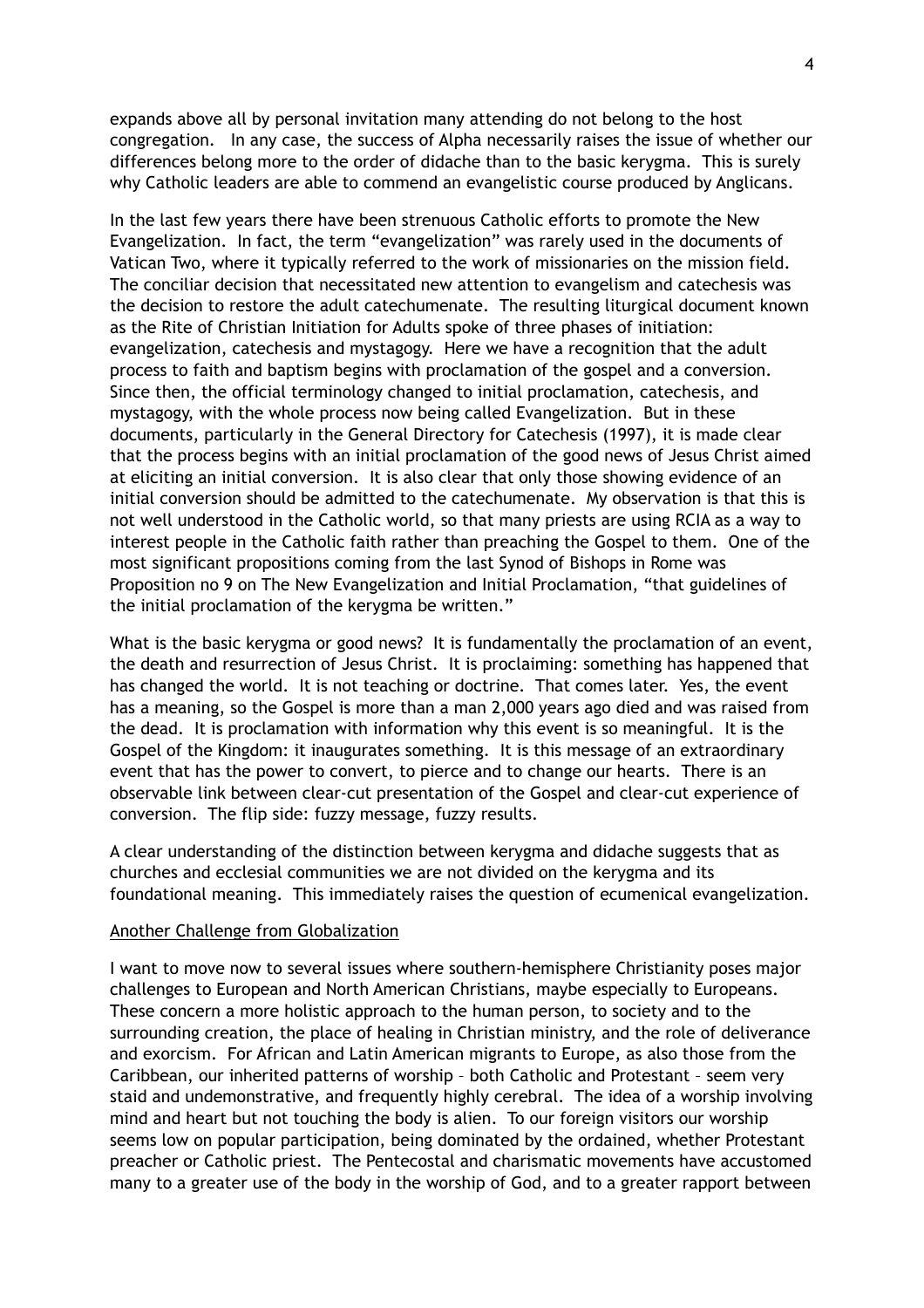preacher and people. In this world, preaching has little in common with a lecture or the reading of a prepared text.

Is this just a matter of different cultures and of different temperaments and tastes? While there are clearly such differences at work, I suggest that this is too easy a way out for us. Does not 21<sup>st</sup> century Western technological rational man also have deep emotional needs? Is there not often a deep disconnect within us white educated northern-hemisphere people between our rational selves and the deeper levels within us of psyche and spirit? At this point the important contribution of charismatic-type Christian faith links up with the holistic debate. We will return to the holistic question in relation to ecology and the future of our planet. But now I want to raise the question of healing. Today more and more people are aware of the close connection between personal health, bodily and mental, on the one hand, and the state of society on the other hand. I have been involved in ministry within the charismatic movement for over forty years. In the last period, when people ask for prayer, I usually begin by praying for the Holy Spirit to come. The Lord knows what they need much better than any of us. Now I have several times had the experience that immediately after placing hands on the person and asking for the Holy Spirit to come, they just start to scream and it does not quickly stop. Sometimes an uncontrollable sobbing is released. If order is the top priority, this is disorder that must be stopped. But if pastoral care is the top priority, what do you do? It depends on the situation and the maturity of those around – so it may be wise to take a screaming person out to another room where they will not disturb others – but what I have learned – not only from such incidents is that so many people, who outwardly look balanced and "normal", are carrying deep within them tremendous pain. Without exception, I have found that the screaming person has been carrying deep wounds, sometimes from sexual abuse, sometimes from beatings, sometimes from parental divorce. The screaming is letting the pain out. Another occasional reaction from invoking the Holy Spirit, and particularly from mentioning the name of Jesus, is of agitation, fear, even of a fierce hatred of the holy. This reaction is quite different from the screaming and it signifies something quite different. It suggests an involvement with the occult, with spiritualism, maybe even with Satanism. How widespread is this in our society? Much wider than we think. Just go and look in any bookshop! Books on the occult probably occupy ten times the space given to specifically Christian literature. This stuff is a big obstacle to evangelization and a grave danger to our young people.

These phenomena and reactions are well-known to the Pentecostals and charismatics of Africa, Asia and Latin America. They point to what I consider to be an area of real blindness in mainline European Christianity: the rejection of or disbelief in Satan and evil spirits as merely mythological in our rationalized and sanitized theologies since the Enlightenment. Our faith in the power of God to perform "signs and wonders," the biblical phrase, has suffered, particularly among the educated and theologically formed. Of my six years in seminary formation, and two years of further studies in moral theology, hardly anything prepared me to pray for healing or to deal with the massive problems caused by the occult. It was opening myself to the experie ce of the Holy Spirit in the charismatic renewal that led quickly to realize that the Holy Spirit wasn't the only spirit on active duty. In fact, this is what we see in the life of Jesus: immediately after he is filled with the Holy Spirit at his baptism by John, he is driven into the desert where he is tempted by the devil. The ignorance on this subject has slightly improved in the last thirty years as there are more dioceses with an official exorcist than before. The Catholic canonical legislation still presumes a stable society of priest ministering to a stable community year in year out. In our mobile society, it is often unrealistic to contact the bishop as is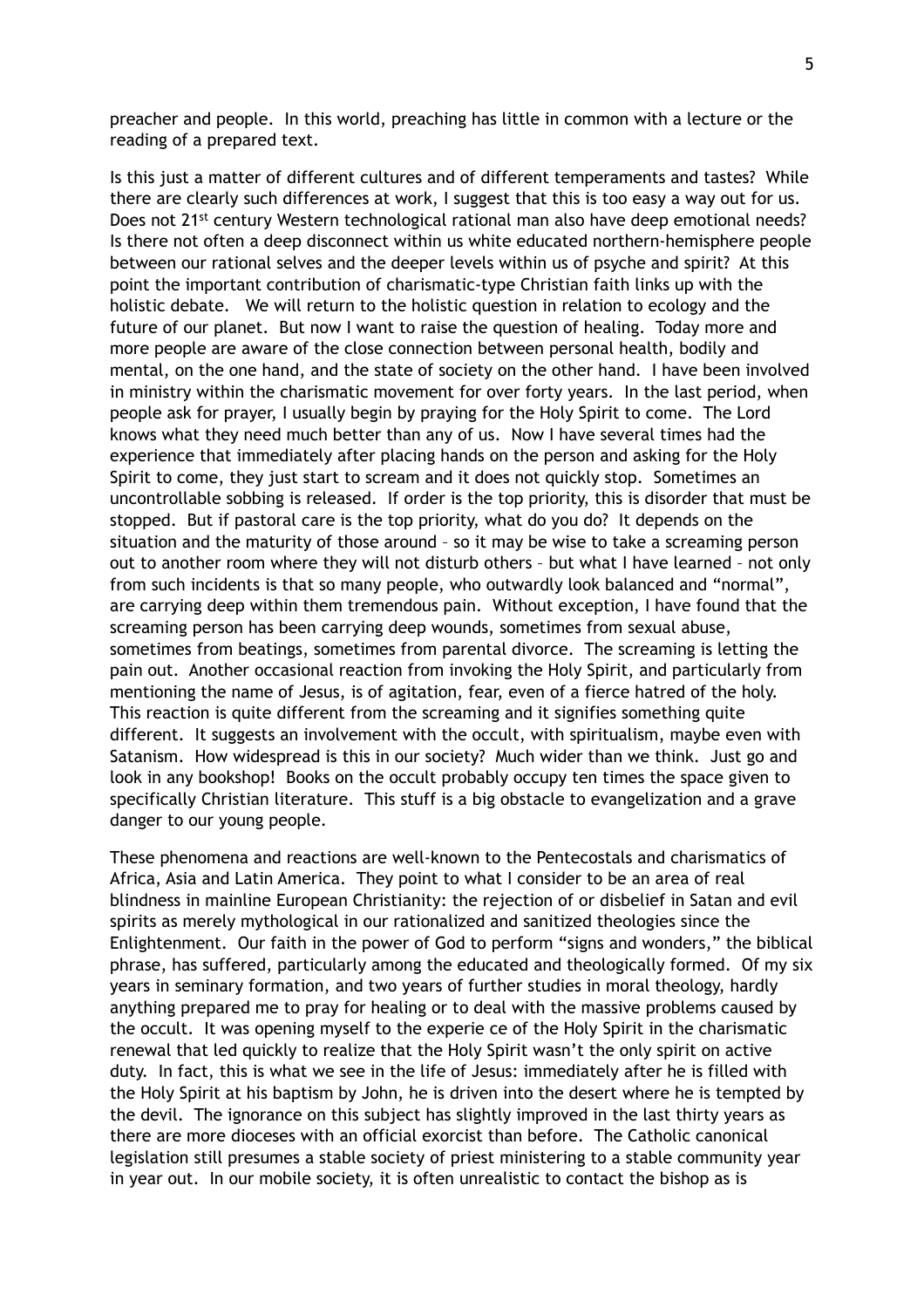required for an exorcism<sup>9</sup>, as the people may be occasional visitors and those ministering not be from that place. I have several times encountered these phenomena during weekend conferences in different nations from where I live.

The widespread loss of faith in "the supernatural" has resulted in an attenuated preaching of the resurrection of Jesus. For many, the word "resurrection" has become a kind of symbol of an ongoing existence, a form of belief in immortality that requires no mighty act of God. In the New Testament, faith is above all acceptance of the bodily resurrection of Jesus from the dead. As Paul says, "If Christ has not been raised, your faith is futile and you are still in your sins. Then those also who have fallen asleep in Christ have perished." (1 Cor. 15: 17-18). In Romans 4, we see that for Paul faith is intrinsically faith in a God "who gives life to the dead and calls into existence the things that do not exist." (Rom. 4: 17). Abraham, who is presented as the father of those who believe, "in hope he believed against hope" (Rom. 4: 18). He disregards the evidence of his eyes and his feelings as to his age and physical condition, as also for Sarah so that: "No distrust made him waver concerning the promise of God, but he grew strong in his faith as he gave glory to God, fully convinced that God was able to do what he had promised." (Rom. 4:20-21). The Lord has promised that on the last day he will raise up those who are his own. Do we believe that he is able to do what he has promised? The faith of Third World Christians who expect and see signs and wonders accompanying the preaching of the Gospel challenges our sophisticated unbelief.

### Towards a Humble Church

You here in Scotland do not need to be told anything about scandals in the Church. But I wonder if you have had the thought: maybe in the long run these things are the grace of God to humble the Church.

At another level it seems clear that Pope Francis was chosen among other factors to deal with abuses and corruption in the Catholic Church. This question is closely connected to Francis's criticism of what he calls "the self-referential Church" the end of the monarchical papacy is also the end of the triumphalist Church. In the whole process of church renewal, the Lord is moving us from a triumphalist Church to becoming a humble servant Church. We always knew that as Christians we are called to be humble, but we did not think that way of the Church. We are not proud of ourselves, but we are proud of the Church. This has influenced our histories, so that our histories have had a distinctively triumphalist character, downplaying the shadow side and playing up the triumphs. This question is of course of huge importance for ecumenical relations.

Allow me to share with you how I was led into facing the dark side of church history. Although I first had a sense of being called to work for unity in 1955, this conscientization did not happen through my ecumenical experience. It happened through the Jewish people. Because of my involvement in the charismatic movement, and being led to study its history, I became aware of the people known as Messianic Jews, who are largely charismatic. They are Jews who are determined to live as Jewish disciples of Jesus, and do not want to join churches they see as Gentile churches. I remember going into Notre Dame in Paris with a Messianic Jewish leader, for whom it was a painful experience. I loved visiting medieval cathedrals, and my first reaction was anger that this Jew was disturbing my Catholic enjoyment of the medieval glories of Notre Dame. That was just the beginning, for the following year I was on a tour of Spain with Messianic Jews praying

 $9$  Canon 1172 §1.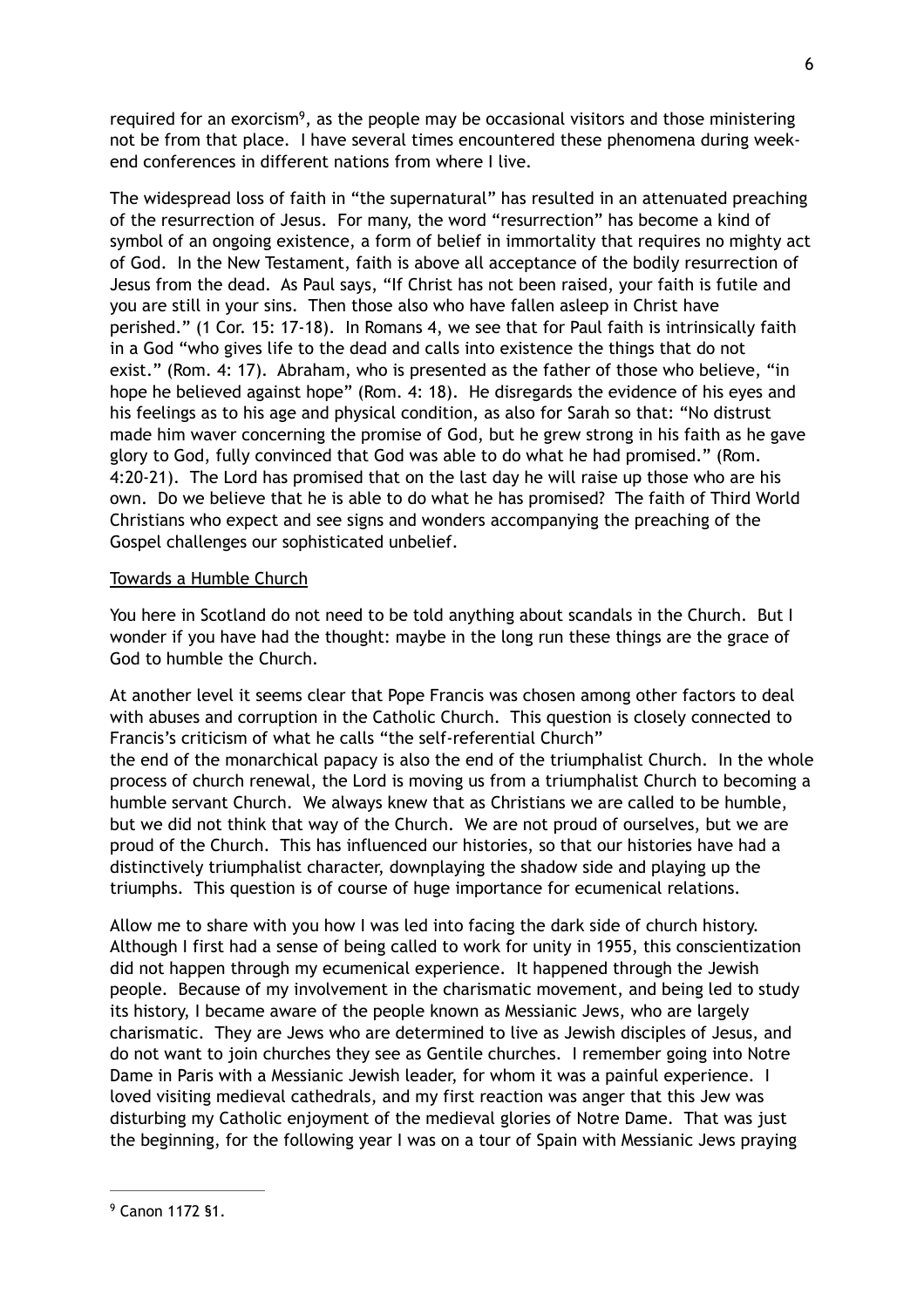about the Spanish history. This introduced me to the deep suffering of the Jewish people, often at the hands of the Church.

This year I was with this same Messianic Jewish leader in Buenos Aires. We went to meet Cardinal Bergoglio, who had asked for this meeting to know more about Messianic Jews. We had a very moving meeting with the Cardinal for about 80 minutes. My Messianic brother shared about his coming to faith in Jesus, and about the vision he carried for the bringing together of Jewish and Gentile believers in Christ as is presented in Ephesians 2 and 3, in Romans 11 and 15, etc. At the end Cardinal Bergoglio just said, "This is from God", a new thing of the Holy Spirit. There was no discussion. He invited us to pray for him, he was leaving for the conclave the next week, and the Messianic brother prayed all that was on his heart for the new pope, that he would be fully open to this full vision of reconciliation. On our way to the lift, the Cardinal kept saying to my friend: "Pray for me, pray for me, pray for me."

Pope Francis is well aware of the shadow side of church history. The first evangelization of Latin America was the work of the missionaries and the conquistadores, a mixture of the Word and the sword. This is more recent than the European history of the initial evangelization. An issue of The Tablet about 6 weeks ago had a report on an exhibition in Paderborn, Germany, for the 17<sup>th</sup> centenary of the edict of Milan in the year 313. I quote a section on the "violent and often forced conversion of the pagans": "here it is described how the Saxons – and later the Scandinavians, Slavs, Hungarians and Russians – were overwhelmed by the sword. "Taufe oder Tod" "Baptism or Death" is the fitting title of this section of the exhibition."<sup>10</sup> Now of course there is another side to this history: the remarkable evangelization of southern Germany and northern Italy by the Irish and Scottish monks of an era before Charlemagne, which was not accompanied by the sword.

I have lived for the last few years at the far east end of Austria, close to the border with Slovakia and where the Iron Curtain stood for over 40 years. Here one cannot be unaware of the debris of a bloody history. I have a little experience of the Czech republic, where the tragic history of John Hus and the Hussite wars still has deep effects on attitudes and the spiritual climate. So the healing of our divisions, the divisions among the churches and the original wound, the division between the Church and the Jewish people, cannot happen without the sins and evils of this history coming to the light and being confessed.

For the Catholic Church, the door was opened in the courageous action of John Paul II in calling for a Catholic confession of the sins of the past in the preparation for the Great Jubilee year of 2000. This was first made in his exhortation *Tertio Millennio Adveniente* in 1994, but it was developed further the following year in his encyclical on ecumenism *Ut Unum Sint*. Here he wrote: "Even after the many sins which have contributed to our historical divisions, Christian unity is possible, provided that we are humbly conscious of having sinned against unity and are convinced of our need for conversion. Not only personal sins must be forgiven and left behind, but also social sins, which is to say the sinful "structures" themselves which have contributed and can still contribute to division and to the reinforcing of division."11

I suggest we can see the child abuse scandals as an instrument through which the Lord is humbling the Catholic Church and deepening the purification called for by John Paul II. These scandals have forced us to address not simply the sins of gravely disturbed priests,

<sup>&</sup>lt;sup>10</sup> Karen Schousboe "Against all the Odds," The Tablet 3 August 2013, p. 10.

*Ut Unum Sint*, 34. <sup>11</sup>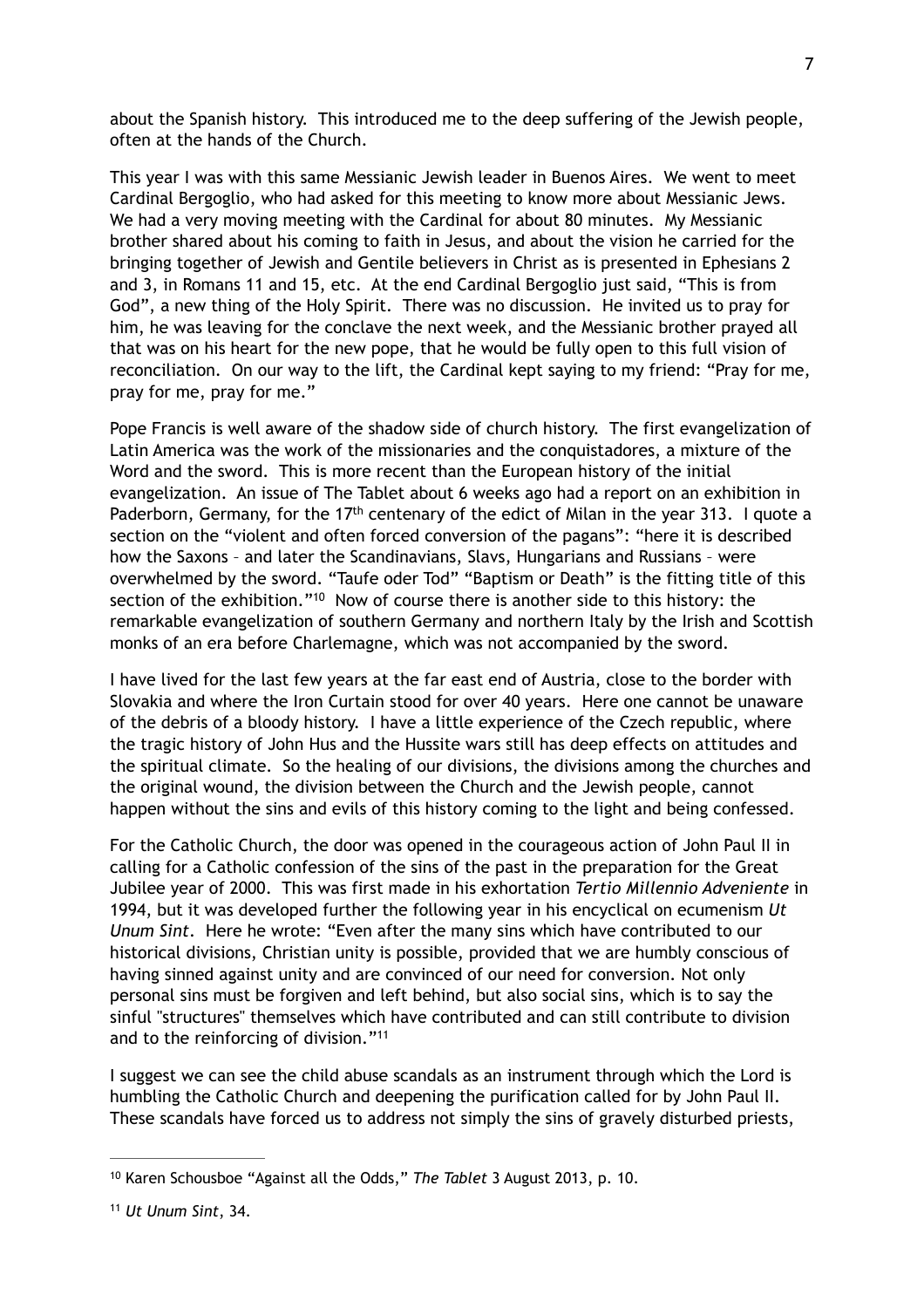but the institutional malfunctioning that covered it up. We can see Francis' call to be purified from the "self-referential church" in the same light. The self-referential church is necessarily triumphalist and not humble. Francis describes it as a sick church. So purification is needed, and so is healing.

This humbling of the Catholic Church, now led by a visibly humble pastor, changes the terrain for ecumenism. How will our ecumenical relations change? I suggest that Francis will point us towards the importance of Christian relationships, of mutual honouring, and of heart-felt prayer together. In a Wednesday audience in June, Francis suddenly shared: "today, before leaving the house, I spent forty minutes, more or less, half an hour, with an Evangelical pastor and we prayed together, and sought unity."<sup>12</sup> A seemingly casual aside, but so significant: 30 – 40 minutes, that is not saying an Our Father together. This approach overcomes the unspoken barriers and suspicions, the long-standing and deeprooted fears stemming from distrust. Only this total honesty of all parties before the Lord and only judge can clear away the debris of centuries.

Permit me to share another lesson from experience with the Messianic Jews. We discovered, Catholics and Protestants, with the Jews that we find ourselves in the same boat. I saw that when Catholics and Protestants gather, though we may have broken through to deep relations of respect and love, there remain traces of the background thought that when the chips are down, we are right. The Catholics think when all is said and done, we are the original church with an authentic apostolic succession down to our own day. The Protestants think when all is said and done, we are the truly biblical church that honours the Word of God and preaches the authentic gospel of salvation. But when we all found ourselves with the Jewish believers in Jesus, we couldn't think that way any more. Who were the first believers in Jesus? They were all Jews. Who were the first preachers and interpreters of the Word of God. The Jewish believers. This realization does not negate our deepest convictions, but it purifies them. It begins to eliminate some of the arrogant assumptions that have become mixed up with our faith profession.

# The Poor and Social Justice

The election of Francis will also have major significance for the living out of the Gospel amidst poverty and injustice. Francis speaks of his vision of "a Church of the Poor for the Poor." What is this likely to mean in practice? It is clearly part of his vision for the renewal of the Church. A short reflection on developments of the last fifty years can highlight the new elements with Francis. Before Vatican Two, there had been seventy years of developing Catholic social teaching. It was largely based on natural law and the nature of man. Vatican Two launched a process of linking this social teaching with dogmatic and moral theology, in particular with Christology. This was expressed in *Gaudium et Spes* in two ways: in para. 22 in a kind of programmatic statement: "it is only in the mystery of the Word made flesh that the mystery of humanity becomes clear. … Christ the new Adam, in the very revelation of the mystery of the Father and of his love, fully reveals humanity to itself and brings to light its very high calling." Secondly, the last paragraph of the four chapters in the first half of *Gaudium et Spes* sums up each point (the dignity of the human person, the human community, humanity's activity in the universe, role of the Church in the modern world) with a teaching on the person and mission of Jesus. The integration of Catholic social teaching with the different areas of Catholic theology was carried through by John Paul II and reached its apogee in Benedict XVI's

 $12$  June 19, 2013.